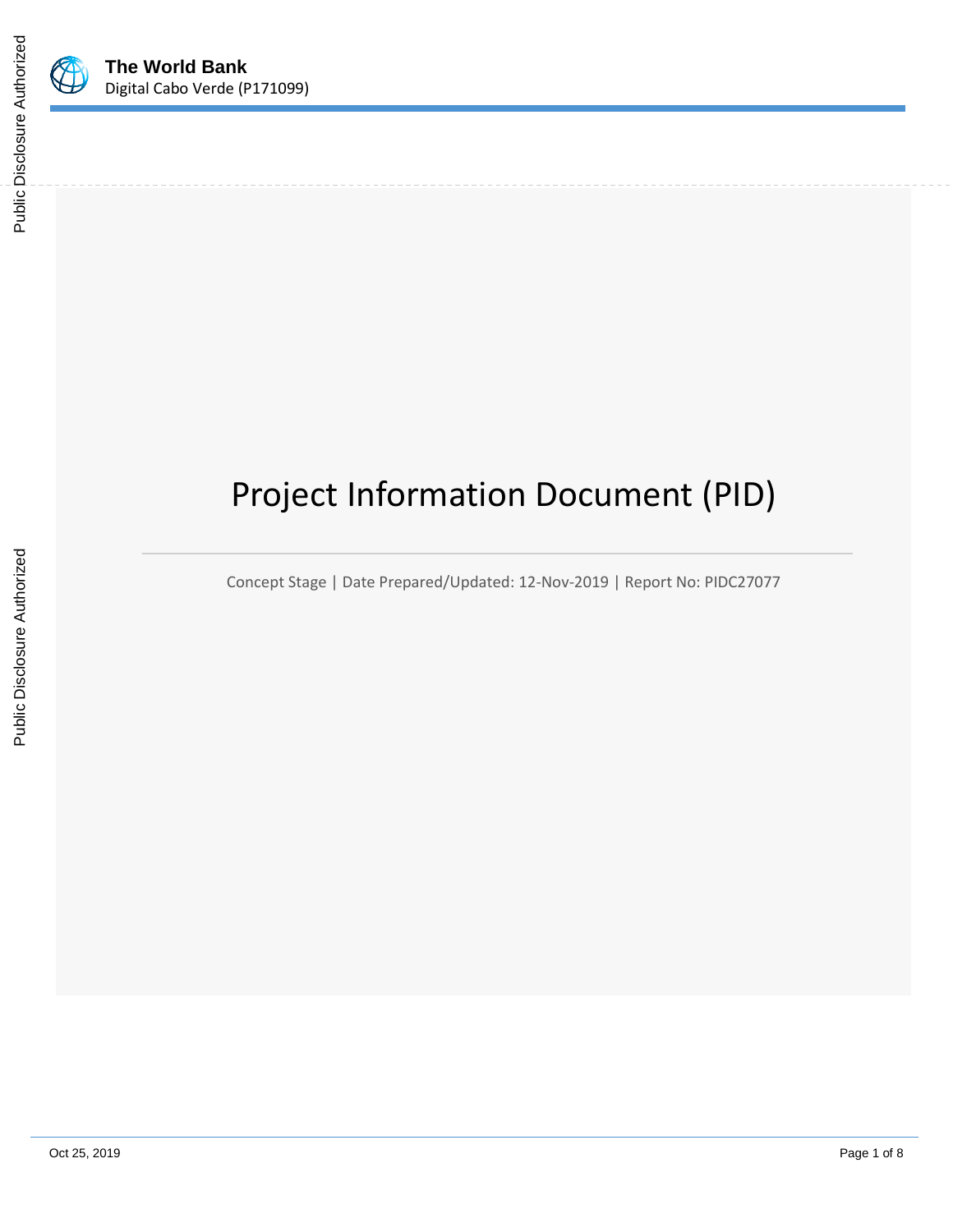

# **BASIC INFORMATION**

### **A. Basic Project Data**

| Country<br>Cabo Verde                                              | Project ID<br>P171099                           | Parent Project ID (if any)                                                                                                  | Project Name<br>Digital Cabo Verde<br>(P171099) |
|--------------------------------------------------------------------|-------------------------------------------------|-----------------------------------------------------------------------------------------------------------------------------|-------------------------------------------------|
| Region<br>AFRICA                                                   | <b>Estimated Appraisal Date</b><br>Mar 02, 2020 | <b>Estimated Board Date</b><br>Jun 15, 2020                                                                                 | Practice Area (Lead)<br>Digital Development     |
| <b>Financing Instrument</b><br><b>Investment Project Financing</b> | Borrower(s)<br>Olavo Correia                    | <b>Implementing Agency</b><br>Secretary of State for<br>Innovation and Technical<br>Training at Government of<br>Cabo Verde |                                                 |

**Proposed Development Objective(s)** 

To support Cabo Verde in establishing the needed foundations to become a digital hub by enhancing digital infrastructure and strengthening the supply of digital skills and the demand for digital services.

### **PROJECT FINANCING DATA (US\$, Millions)**

#### **SUMMARY**

| <b>Total Project Cost</b> | 30.00 |
|---------------------------|-------|
| <b>Total Financing</b>    | 30.00 |
| of which IBRD/IDA         | 30.00 |
| <b>Financing Gap</b>      | 0.00  |

# DETAILS

#### **World Bank Group Financing**

| International Development Association (IDA) | 30.00 |
|---------------------------------------------|-------|
| <b>IDA Credit</b>                           | 30.00 |

| <b>Environmental and Social Risk Classification</b> |  |
|-----------------------------------------------------|--|
|-----------------------------------------------------|--|

Concept Review Decision

Substantial Substantial Track II-The review did authorize the preparation to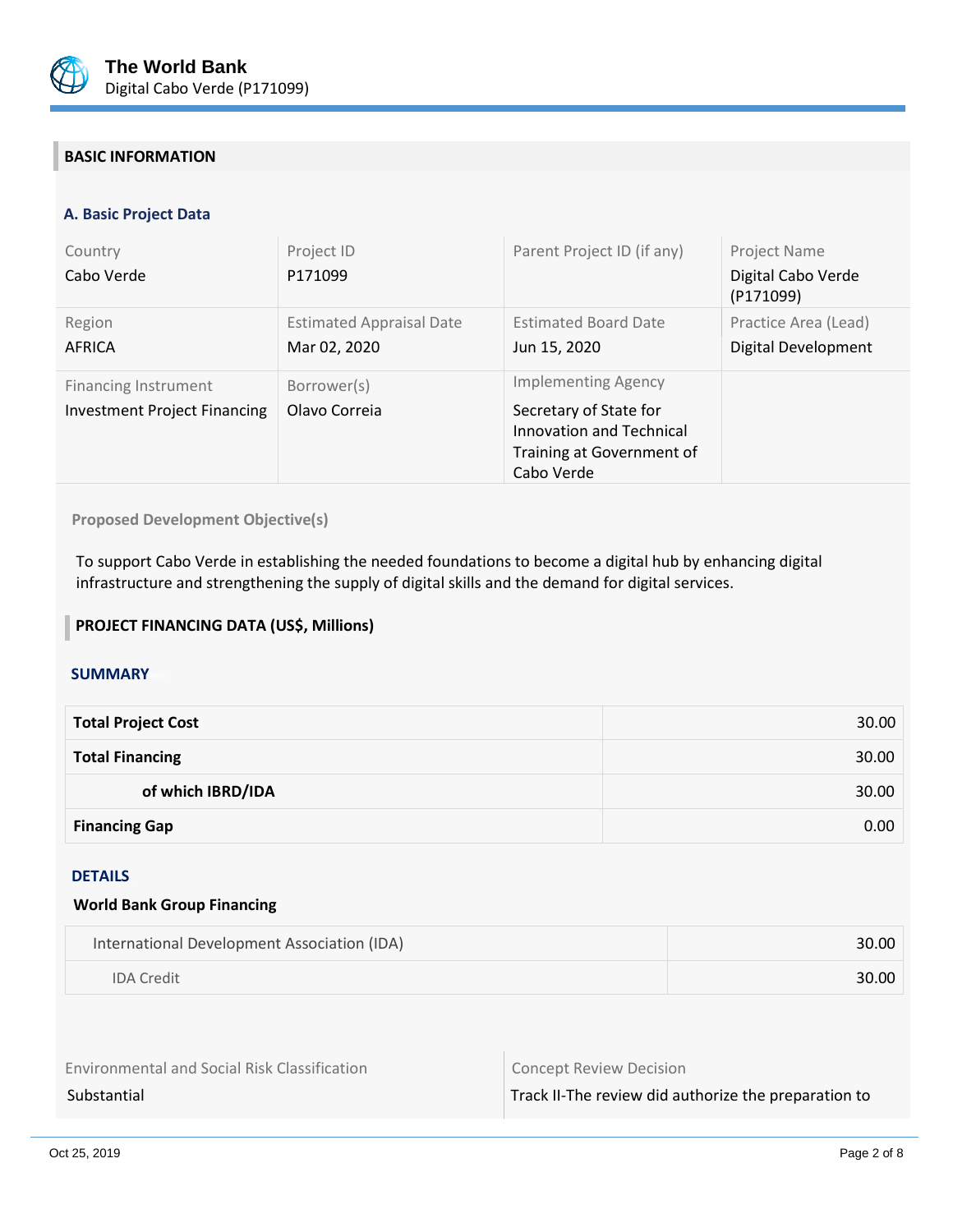

continue

Other Decision (as needed)

#### **B. Introduction and Context**

#### Country Context

Located 500 kilometers off the west coast of Africa, Cabo Verde (CV) is an archipelago of 10 islands. The country has an estimated population of 520,500 people who live on nine of the islands. Only 10% of its territory is classified as arable land, and the country possesses limited mineral resources. In 2016, about 66 percent of the population lived in urban areas, and Cabo Verde is the most urbanized country on the continent after Gabon. Urbanization has been mostly driven by frequent droughts and job creation in tourism-related activities. The total emigrant population is estimated to be between 750,000 and 1,000,000 people, many of whom left before independence in 1975. Today, more Cabo Verdeans live abroad than in Cape Verde itself. According to UN Migration Data 2017 226,786 Cabo Verdeans live outside of their home country, worldwide (60,590 in Portugal, 39,841 in the United States, 22,630 in France, and 12,583 in the Netherlands. Increasingly, the Government is looking to the diaspora as a source of funding and investment, knowledge transfer and partnerships. The Government is seeking to build closer links with the diaspora established in key regions within the United States and Portugal, as potential source of economic growth.

Cabo Verde's economy is service-oriented (commerce, transport, public services), with tourism as an economic driver, that leverages on a year-round attractive weather, beautiful beaches, stable democracy, limited security risks and proximity to Europe. The country's islands are scattered within a large water area, which constitutes a major constraint to growth and development. It limits economies of scale, and creates significant connectivity issues, as well as challenges for service delivery including energy, water, education, health. Gross domestic product (GDP) growth recovery started in 2016 and is estimated to have reached 4.5% in 2018, driven primarily by exports and investments. Robust growth in the industrial sector and commerce supported the pick-up in economic activities. Agriculture, which employs 15% of the population, continues to be adversely affected by the impact of the year-long drought in 2017. Total revenues reached 28.7% of GDP in 2018. Both tax and non-tax revenues expanded to counter a sharp fall in grants. Total expenditures remained flat at 31.6% of GDP as capital spending was reduced to accommodate higher spending on wages and goods and services.

There is a shared understanding that diversification within and beyond the tourism sector is critical to support Cabo Verde economic recovery and help the country better resist any future shocks. The vision of Cabo Verde as an Information and Communication Technologies (ICT) hub aims at contributing to this economic diversification leveraging on digital technologies and has been articulated in the Strategic Plan for Sustainable Development (PEDS in its Portuguese acronym – Plano de Desenvolvimento Sustentáve) for the 2018-2030 timeframe.

#### Sectoral and Institutional Context

Cabo Verde has been steadily developing its ICT sector in the last few years with the objectives to bring economic growth, expand opportunities and improve service delivery and quality. Digital Economy is considered as crucial for the achievements of the broader objectives set out in the PEDS for sectors like health, education, transportation as well as an effective accelerator in the tourism sector. The PEDS includes three strategic pillars for achieving the vision of a hub: connectivity; capacity development and services platform.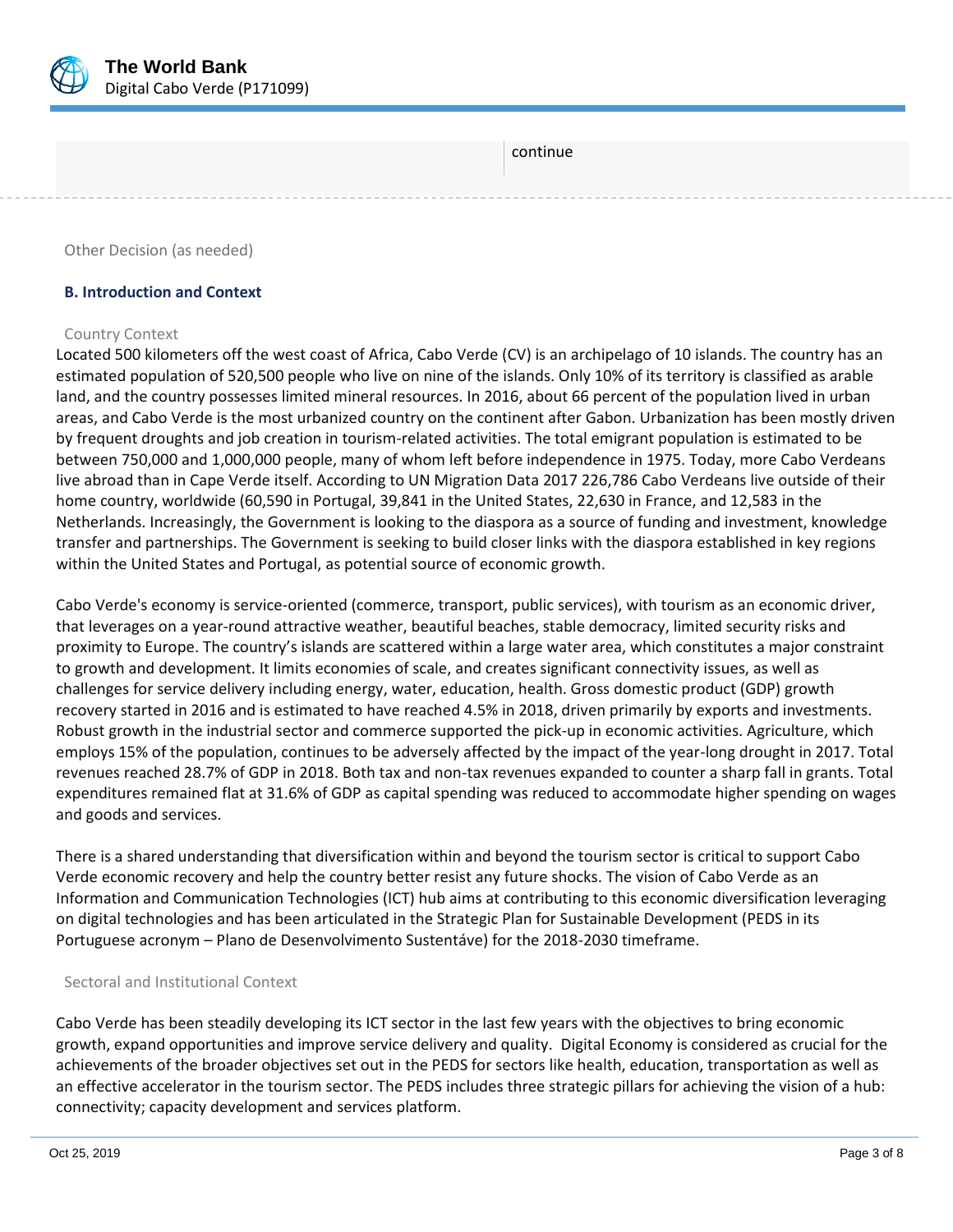

Four key enablers are also articulated in the PEDS to realize this transformation of the country into a digital hub capable of supporting business outsourcing and back office operations, software development, and Cloud hosting:

# 1. Cabo Verde Techno Park

The new technological park is currently under construction in Praia with an expected completion date July 2020. It will provide additional infrastructure that will cater to the new initiatives of Cabo Verde as Digital Hub, including an expansion of the existing Data center, a business center, an Incubation center and a training center. The Techno Park will serve as a physical space where all ICT initiatives will congregate, creating an ecosystem that is based on close collaboration of businesses and technology. Another focus of this strategy section will be on the improvement of the existing PIN with focus on submarine cables and the electrical power distribution infrastructure.

# 2. Digital Skills

Cabo Verde needs to encourage further development of its ICT workforce, creating the framework to deliver specialized ICT training to national and regional human resources, thereby fostering an ecosystem of tech-based innovation and entrepreneurship within its ICT sector. This can be a catalyst for exponential innovation.

# 3. Collaboration, regulation and Legislation

It is a key necessity to establish meaningful relationships with international key players in the ICT sector, as these relationships can be a conduit to access valuable Direct Foreign Investments (DFI) to finance the ICT services needed to make Cabo Verde's Tech Hub a reality. To this end, it is crucial to guarantee that smart policies, effective regulations and targeted legislation are high priorities for this initiative.

#### 4. Digital Platforms

Cabo Verde has a credible reputation in e-Government services and should deepen and broaden its services to cater to international governments, with a focus on the Community of Portuguese Speaking Countries (CPLP, using the Portuguese acronym). Additionally, it should enhance its current e-Government platform to create further integration with the private sector through a data exchange platform (PDEX).

However, the current digital infrastructure and telecom sector regulatory and enforcement framework is insufficient to support Cabo Verde's aspirations in the ICT sector.

# Affordability and quality of Broadband Connectivity

Cabo Verde enjoys some of the highest rates of internet penetration (both fixed and mobile 3rd, and 2nd respectively in Sub-Saharan Africa, 96th and 52nd World) in its sub-region and Africa in general. However, the quality and bandwidth available (23.4kbs/user, 5th in Africa, 93rd World) is quite low in comparison with its aspirational peers. Like the other countries in the region, there is a gap between mobile internet coverage and adoption in Cabo Verde. Thirty percent of the population has access to mobile broadband but does not use it. Affordability is amongst the root factor. According to ICT Africa's RAMP index, the cost of 1GB of data is USD \$5.20 which is slightly higher than the median for West Africa. This price has remained relatively unchanged over the last five years.

#### Telecom sector Regulation and Competition

A key challenge in the ICT sector for Cabo Verde is in the lack of competition in the telecommunications retail sector, that could foster innovation and demand for capacity. This challenge is in part caused by the current concession contract of the Public Infrastructure Network (PIN) and its subsequent regulation. The PIN is currently managed and commercialized by CV Telecom (partly owned by the government). Its group affiliates, CV Móvel (mobile) and CV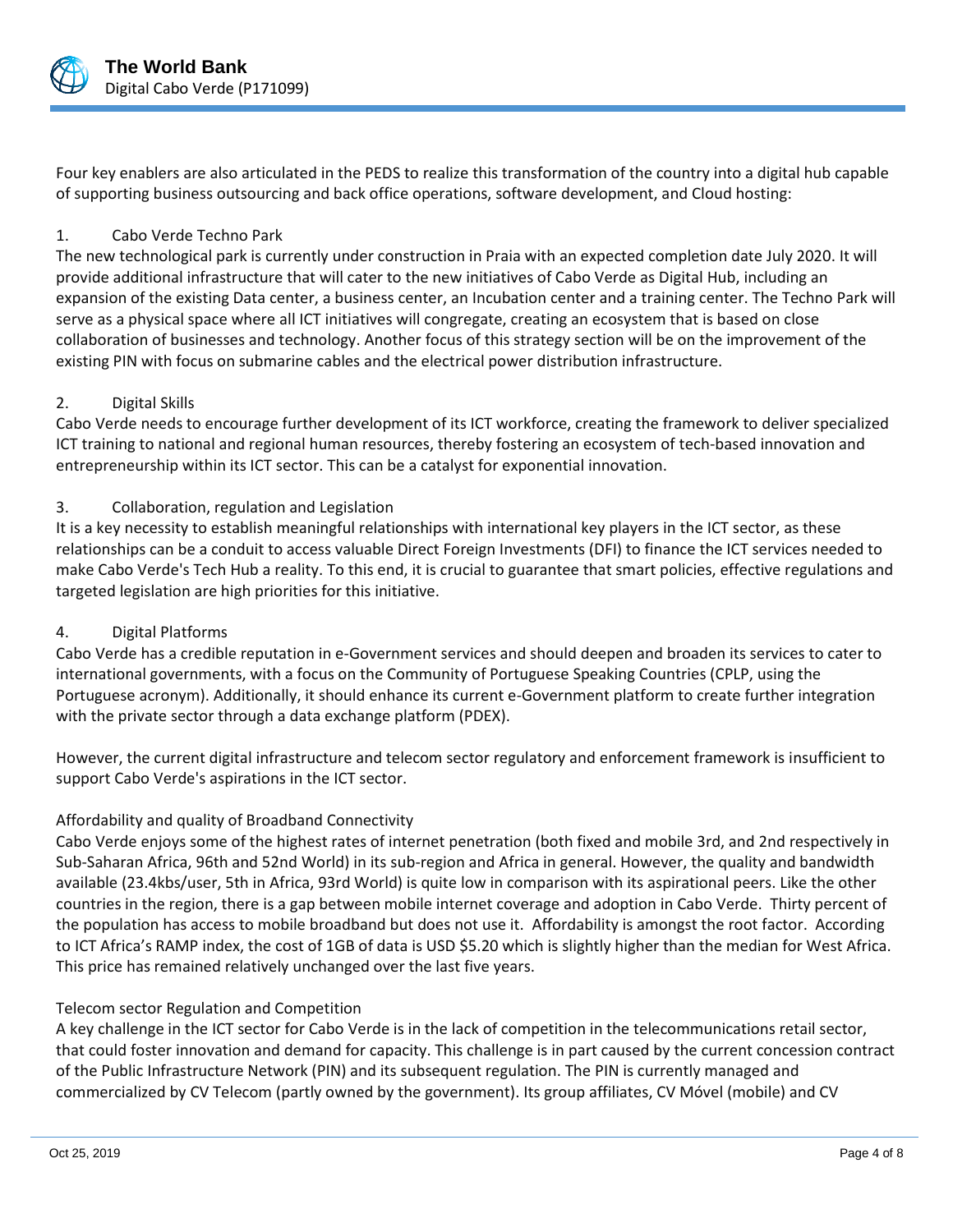

Multimedia (VoIP, Data, TV), engage in retailing fixed and mobile broadband services. The only other broadband and mobile provider, Unitel T+, purchases its access to the PIN from CVT. This situation gives CVT a dominant market position and the existing regulation framework has been considered, by the competitors, to be slow or unresponsive to complaints of alleged unfair market practices in the past.

### Relationship to CPF

The CPF for FY20-25 which will be presented to the Board of Director Q2 FY20, is aligned with the Government development strategy Plano Estrategico de Desenvolvimento Sustentavel (PEDS) for 2017-2021, with the main objective of supporting the vision of Cabo Verde as a regional economic hub in the mid-Atlantic. To support Cabo Verde's ambition to become an inclusive, resilient service-led economy, the CPF would focus on two results areas: A) accelerating human capital for inclusive, services led growth; and B) strengthening the environment for a more diversified economy, with more private sector participation to maximize finance for development in a context of limited public resources.

The proposed project will support the Government's strategy to transform the country into a digitally-enabled service economy, raising its competitiveness and attracting further investments. Enhancing the supply and demand of broadband connectivity and data depositories (digital infrastructure) is critical to support the development of digital platforms, both public and private, and to create new services for individual, businesses and governments. A successful digital transformation should lead to a vibrant, inclusive and safe digital economy in Cabo Verde, and would therefore require smart regulation and agile governance, hence the importance of establishing an enabling legal and regulatory framework.

Furthermore, it supports specifically:

Objective 1: Enhanced basic education and skills for present and future jobs (through the digital skills interventions) and

Objective 4: Improve the foundations for private sector-led growth (through improvements in connectivity, enhancement of digital government services, and promotion of a forward looking and trust worthy regulatory framework).

The Government has also acknowledged the importance of establishing an enabling legislative framework that will encourage competition, innovation, investment in the ICT sector, guaranteeing incentives for existing international companies to have a physical presence in Cabo Verde, and leveraging the currently established infrastructure (e.g., Techno Park).

The proposed operation is directly aligned with the Digital Economy for Africa (DE4A) initiative, which is supporting the operationalization of the African Union's Digital Transformation Strategy for Africa. The Digital Transformation Strategy for Africa sets out a bold vision to ensure that every African individual, business and government is digitally enabled by 2030; the goal is to drive the digital transformation of Africa and ensure its full participation in the global digital economy. The DE4A initiative recognizes that the digital economy can help achieve the UN Sustainable Development Goals (SDGs) and the World Bank Group's twin goals.

# **C. Proposed Development Objective(s)**

To support Cabo Verde in establishing the needed foundations to become a digital hub by enhancing digital infrastructure and strengthening the supply of digital skills and the demand for digital services.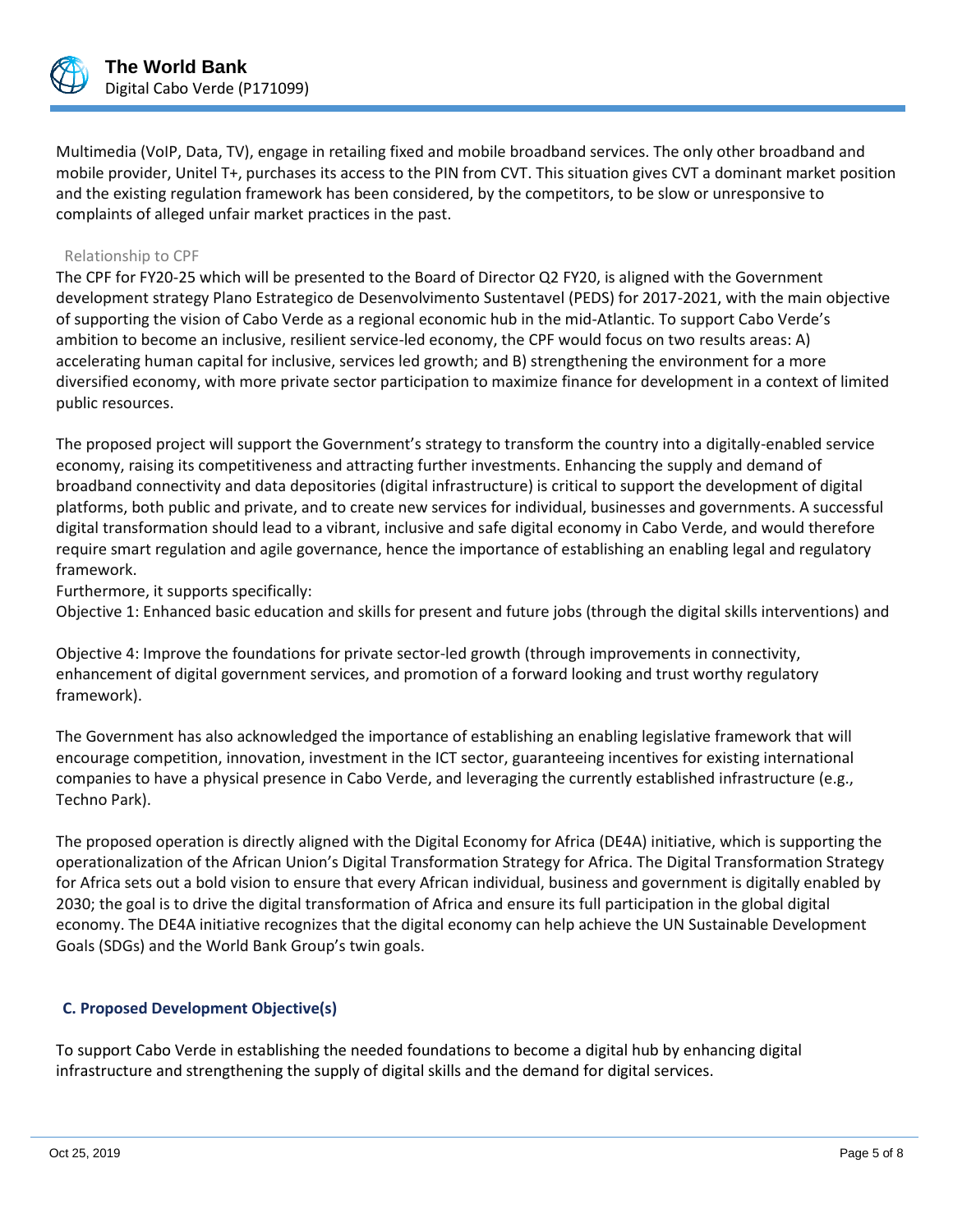

Key Results (From PCN)

The achievement of the PDO could be measured by the results indicators below:

1) Increase in number of people provided with access in users (and by genders) to enhanced broadband internet under the project

2) Broadband internet prices: price for 1 GB of mobile data per month. (currently US\$4.25 per month – 91st in the world)

3) Number of unique users using digital government platform

4) Number of services provided through digital unified government platform (upgraded services)

5) Number of students trained under the project in basic, intermediate and advanced digital skills, of which percentage female.

6) Number of government officials trained under the project on Digital Economy enabling policy legal and regulatory environment, of which percentage female.

The proposed operation will be gender-informed.

#### **D. Concept Description**

Advancing digital transformation and generating digital dividends in Cape Verde will require supporting digital foundations and accelerating the development of the digital economy. The three main processes by which expanded access to the internet and mobile phones can generate digital dividends are:

• Inclusion – by greatly increasing search capabilities, and reducing information asymmetry, digital technologies make new transactions possible, and thereby create new market and new jobs.

• Efficiency – by reducing transaction costs, and increase the efficiency of existing process, digital technologies help to improve efficiency and convenience.

• Innovation – by reducing transaction costs essentially to zero, for digital goods and services, this generates economies of scale and stimulates new business models.

This proposed project is intended to expand the CV market share in the digital economy, in both ECOWAS countries and the wider region. To do that, the country will need to establish robust digital ecosystem foundations (digital economy legal and regulatory environment), increase supply with an emphasis on strengthening next generation digital infrastructure, and expand demand for data-driven services.

The digital Cabo Verde project envisions accelerating Cape Verde's Digital Economy, to allow the country to compete effectively in the digital age, and to have its citizens, businesses and government digitally enabled. A digitally enabled society will have a greater contribution to the economy, more jobs and greater efficiencies.

To do this, first, the Government will need to strengthen the laws and regulation that shape the digital ecosystem, as well as the capacity of senior government officials tasked with designing, implementing and evaluating these, and to forward-looking regulations to increase the dividends of digital technologies. This will be the focus of component 1.

Secondly, the country will need to expand and strengthen its digital infrastructure, especially fiber network and mobile broadband, towards achieving the African Union goal of universal affordable and quality broadband access by 2030, supported by the WBG under its Digital Economy for Africa initiative. An area of focus will be improving connectivity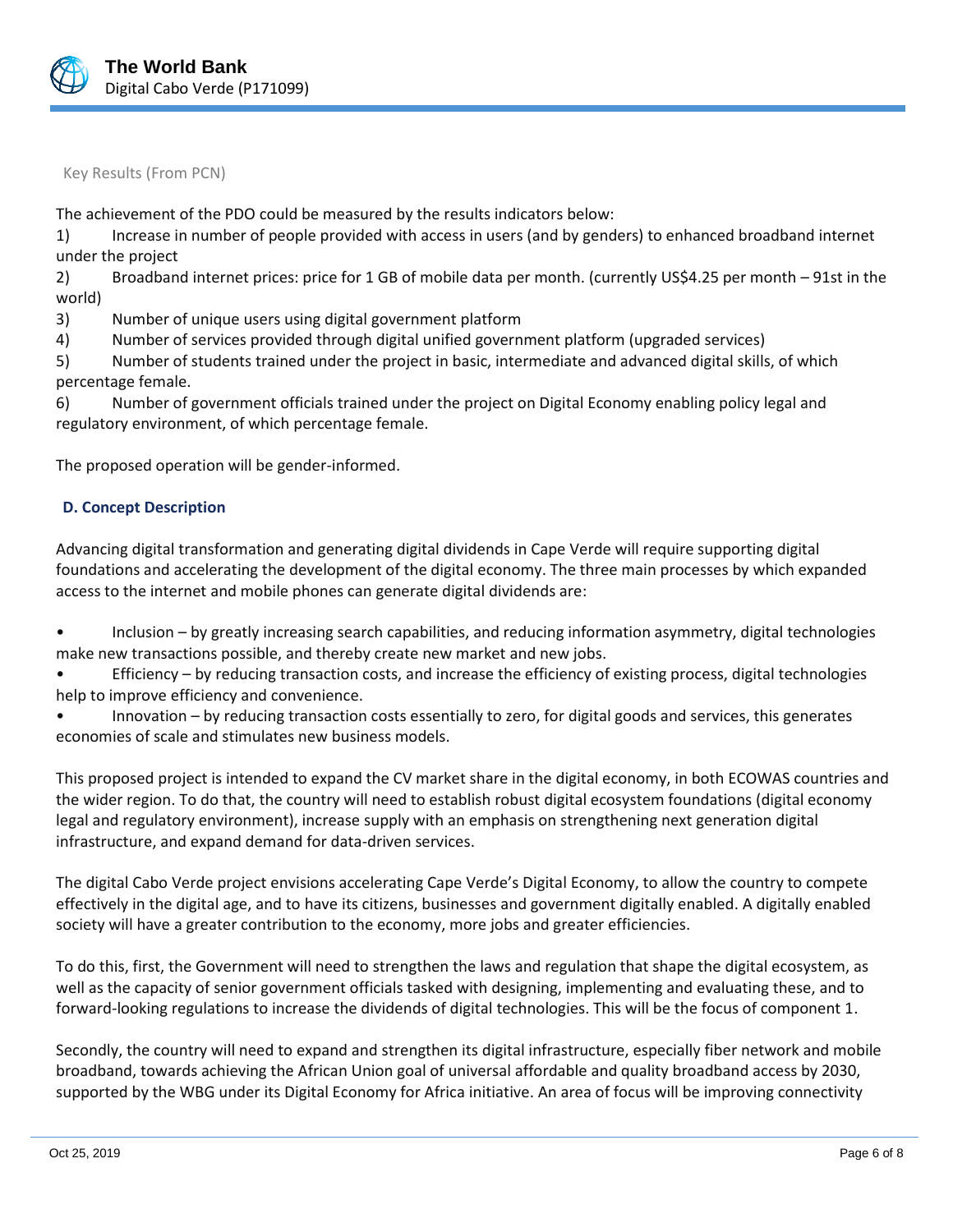

within the islands. The project will also seek to improve digital skills, particularly in young Cape Verdians. This will be the main objective of component 2 of the program, on Digital Connectivity.

Third, the country will need to generate new jobs and foster innovation in service provision through its investment in government digital services and support to data-driven industries. This will be supported by Component 3.

| Legal Operational Policies                                         | Triggered? |  |
|--------------------------------------------------------------------|------------|--|
| Projects on International Waterways OP 7.50                        | No.        |  |
| Projects in Disputed Areas OP 7.60                                 | No.        |  |
| Summary of Screening of Environmental and Social Risks and Impacts |            |  |

While the project activities are expected to expand access to digital services, achieving these outcomes implies a number of environmental and social risks and impacts that will be identified throughout the environmental and social assessment process.

Potential environmental and social risks and impacts relate to (i) risks to the submarine ecosystem from cable laying, (ii) environmental impacts at coastal points of presence when cables run to land, (iii) land acquisition for landing stations and for cable laying; (iv) potential impacts on livelihood activities along the routing of the terrestrial cables, potential livelihood impacts to coastal fishing communities from marine or coastal cable laying; (v) issues of community resistance, particularly fisherfolk who may perceive that the proposed activities negatively affect their activities and their food supply; (vi) occupational health and safety for marine- and land-based works; (vii) community health and safety related to any project interventions in populated areas, (viii) waste management and safe disposal of any construction debris, (ix) risks to both tangible and intangible cultural heritage and (x) risks related to labor influx from high- or low-skilled workers in the project areas.

# **CONTACT POINT**

#### **World Bank**

Jerome Bezzina, Maria Claudia Pachon Senior Digital Development Specialist

#### **Borrower/Client/Recipient**

Olavo Correia